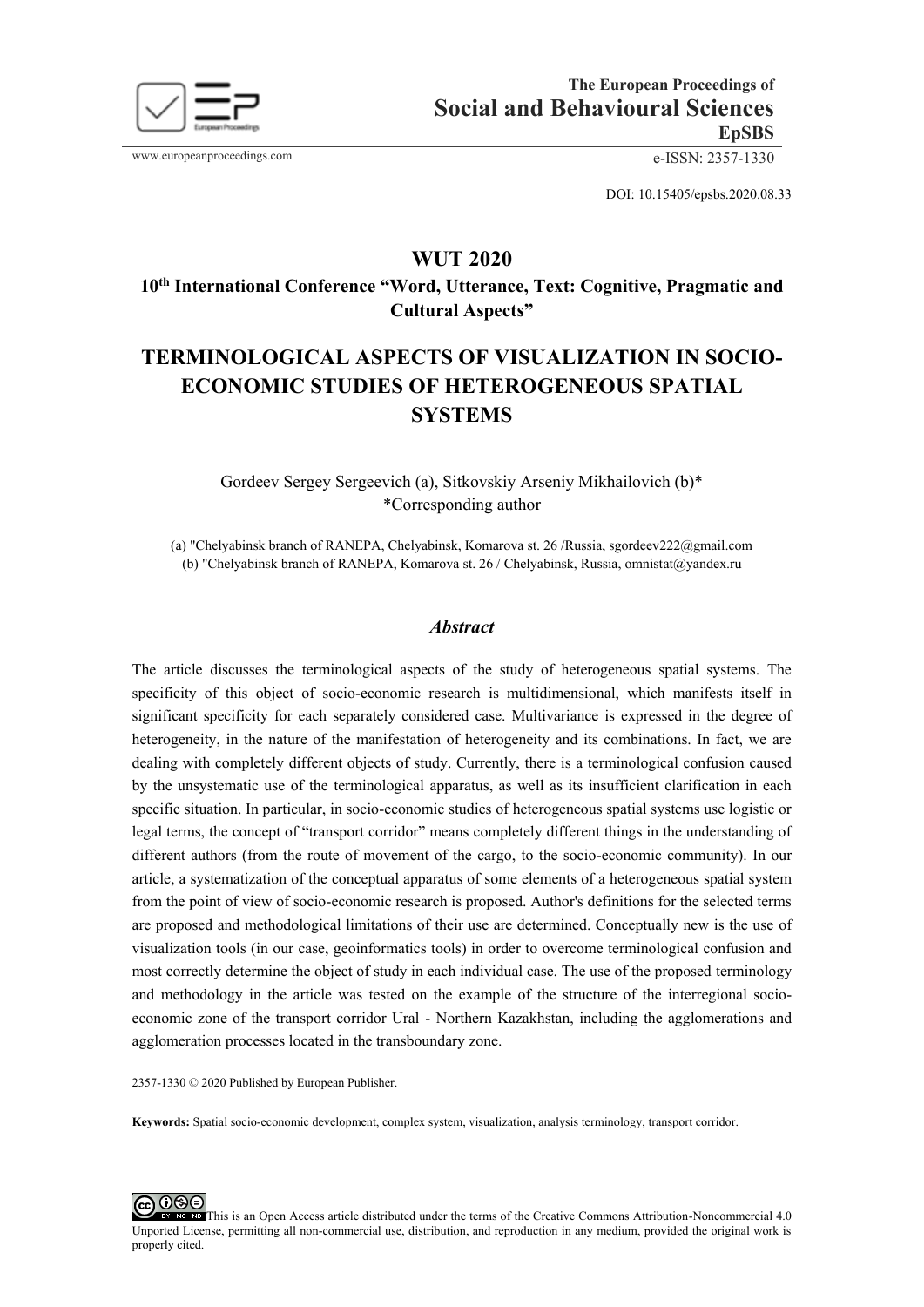## **1. Introduction**

In modern conditions, there are many non-standard management tasks that require individual statement. This is due to the need for a deeper study of the specific problems of promising development. The tasks of long-term spatial socio-economic development are largely interdisciplinary and require updating approaches, starting with studies of basic concepts and terms. It is the effectiveness of the study of specific moments that often determines the possibilities of formulating qualitatively new more complex problems.

Individual tasks imply geographical specificity and other factors that determine the heterogeneity and uneven development of various territorial entities.

Recently associated with two important aspects of spatial development. The first aspect is related to the study of agglomeration processes and the development of agglomerations, as well as the development of communications and the formation of transport corridors. A joint examination of these aspects raises a wide range of issues, starting with the definition of a common terminology.

## **2. Problem Statement**

The development of transport corridors, as specific spatial objects on the routes of movement of the flow of goods and services between agglomerations, has a significant impact on the socio-economic transformation of all surrounding territories. A joint consideration of the two directions is inevitably associated with deeper socio-economic studies of the development of complex heterogeneous spatial systems. An interdisciplinary study of issues is inevitable here:

- development of complex multi-level spatial systems, economic geography and regional economy;
- urbanization, agglomeration processes and agglomerations;
- communications, logistics and transport corridors.

Here the problem of creating a single base of concepts and terms for the three previously separate areas of research needs to be addressed.

### **3. Research Questions**

The heterogeneous spatial socio-economic system in this study is the set of territorial objects of a certain geographical space, formed on the basis of the commonality of their properties and, accordingly, having common classification rules and terminology. In the general case, a variety of concepts and their corresponding terms in applied socio-economic studies of heterogeneous spatial systems is formed by combining the components. The considered example of research on the joint development of agglomerations and transport corridors is characterized by a variety of territorial objects of the most varied scale, degree of detail and specificity. Such a variety automatically raises the question of the formation of a certain basic median set of terms and concepts. The key concepts defined in this case become some basis for their refinement, adaptation and development in further research. In real conditions, with the subsequent adaptation of the base set to the requirements of the particular situation in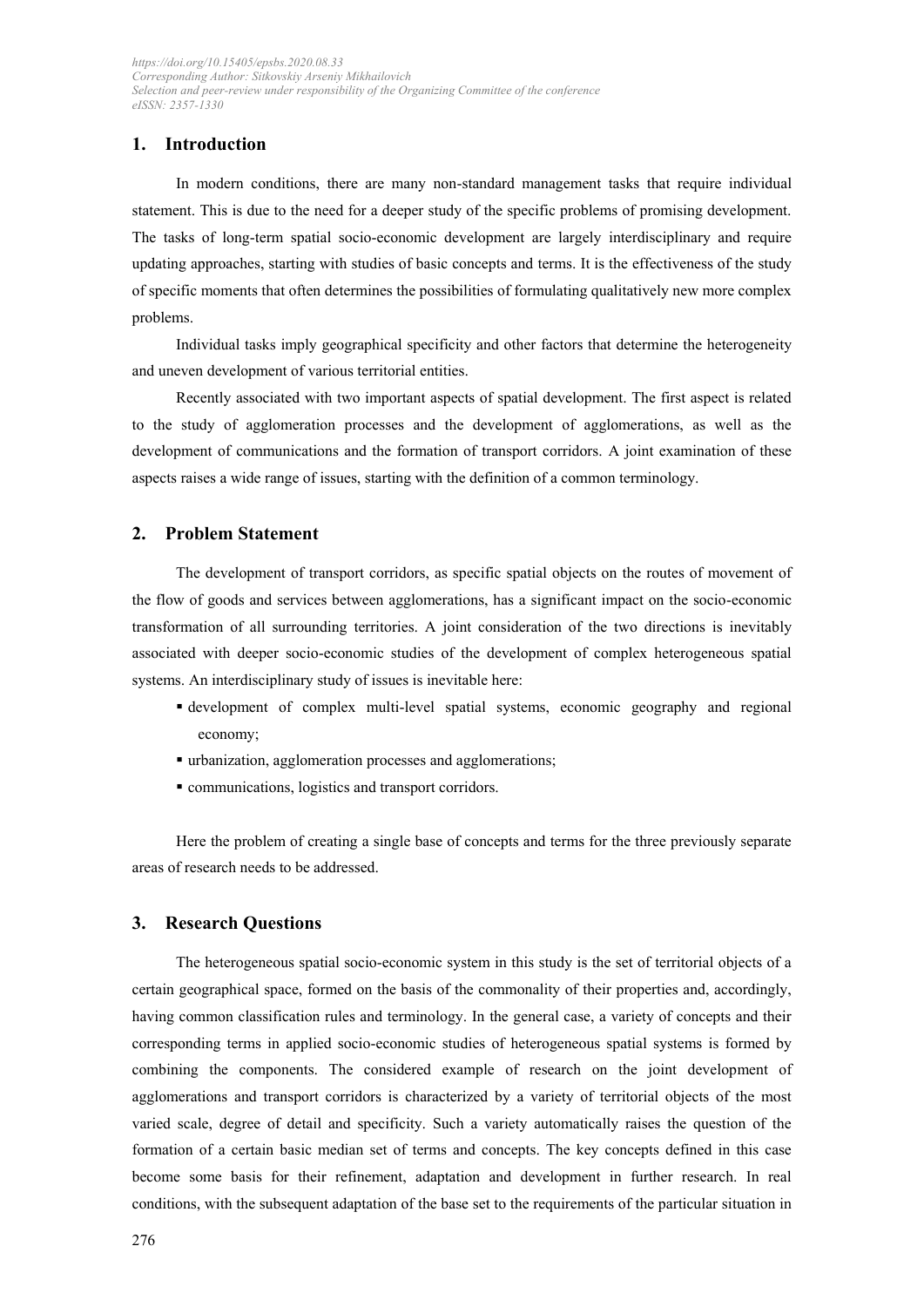question, specialized, information-adapted approaches to organizing research, based on the principles of "soft systems methodology" (Checkland, 1990, p. 11), benefit. They allow you to refine the definition of tasks directly in the search for solutions. Clarifications of the provisions and concepts in this case are integrated into one of the stages of the search for solutions.

In a real information situation, the study of the socio-economic aspect of the development of transport corridors and agglomerations (if any) is associated with the analysis of systems with a large number of uncertain factors. To reflect all the specifics, the general symmetric ordered multilevel hierarchical model (for example: the model of the concept of systemic stability of the economy (Kleiner, 2015a,b), is superimposed on a heterogeneous network structure - the spatial framework for the placement of territorial objects. In turn, a number of components can be distinguished in the spatial framework:

- natural-ecological framework,
- socio-settlement framework,
- transport logistic framework.

Of particular importance are the definition of basic concepts and terms, as well as their detail and refinement.

#### **4. Purpose of the Study**

Such an expansion of the range of issues addressed determines the basic requirements for updating the methodological foundations of the search for solutions. Further, it predetermines the requirements for the formation of common terminology for such an integrated research area. The fundamentals of the formation of a problem-oriented set of concepts and terms open for further development are considered in this paper. The openness of such a set, necessary when expanding the range of tasks to be solved, inevitably affects a number of other related research issues related to the use of information technologies  $(IT).$ 

In this case, the studies are considered on the example of rather complex heterogeneous spatial systems, designated as - the zone of the transport corridor. This study is devoted to determining the most correct terminology that is directly oriented to solving the problems of managing the development of complex spatial systems.

#### **5. Research Methods**

With a large heterogeneity of the spatial framework, the variety of concepts and terms characterizing the specifics of socio-economic development will be quite large. In such conditions, it is advisable to consider the formation of a basic set of concepts and terms in stages, as the specificity of the problems being considered is determined. Their correction is possible as soon as the intermediate results of the study are obtained and the grounds for further refinement and detail appear. The initial defining the basic setting of tasks in this example are the most general basic concepts in terms appropriate to them (regional economy, urbanists, logistics).

Here, the most general concepts and terms should be highlighted: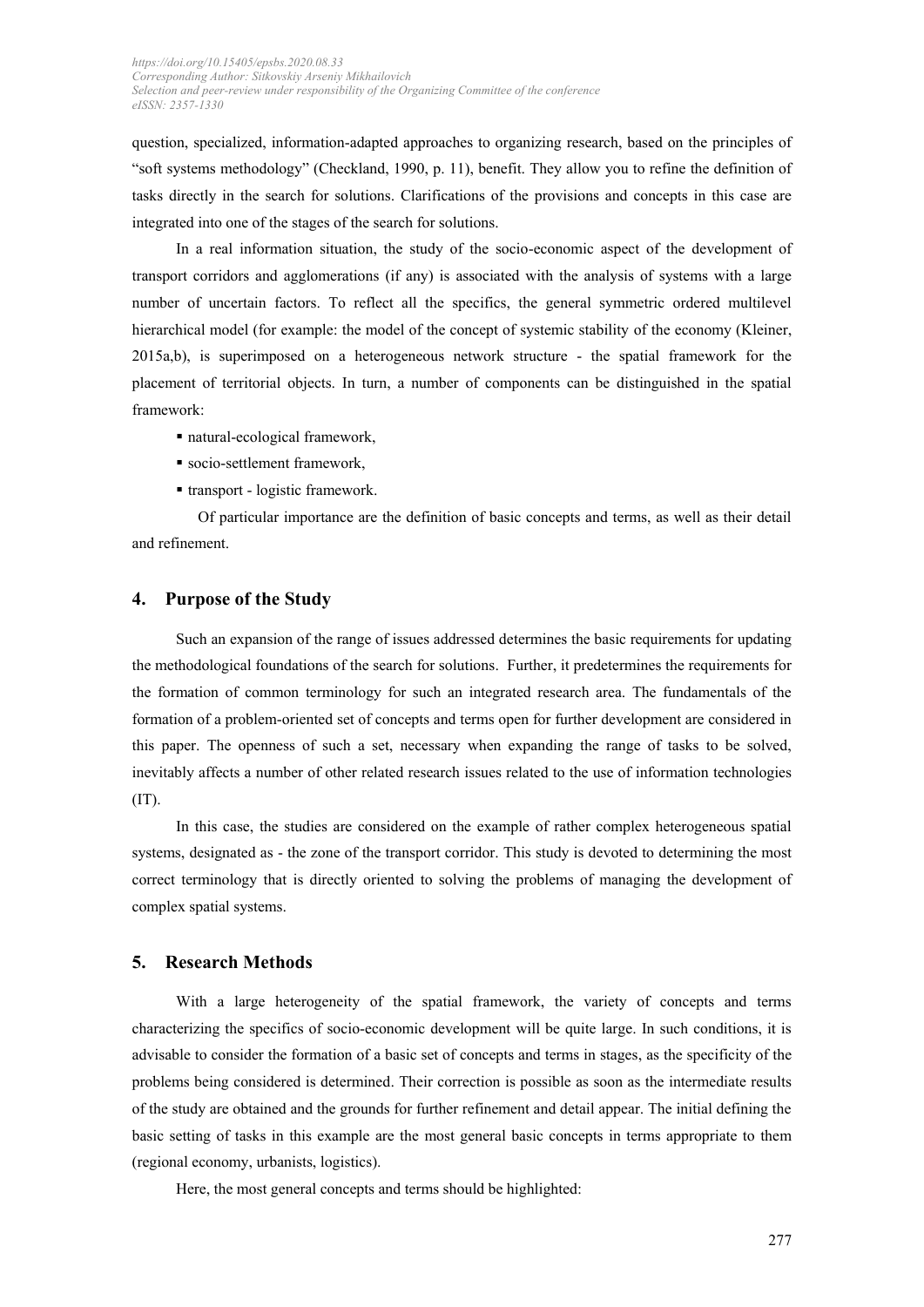- system-wide studies of the regional economy the region (lat. Regio country, region) in the general case determines the totality of territories;
- urban planning agglomeration (from Latin agglomero I connect, accumulate) as the concentration of settlements around large cities, in cases of a poorly structured form of integration of urban settlements, considered as conurbation - (from Latin con - together - and urbs - city).
- transport corridor (logistic) part of the transport system in general transportation directions.

Further, these three concepts are considered in many aspects. Zones are considered for regions, agglomeration components (large city center - core cities of the agglomeration, edge cities - cities on the outskirts of the agglomerations, urban area - cities within the real built-up space, and not within the administrative boundaries, metropolitain area - clots of settlements around large cities etc.), in transport corridors their function (transit corridor, trade corridor, development corridor).

The subsequent update of the concepts is associated with a multidimensional interdisciplinary analysis of significant amounts of information on a large number of objects of heterogeneous socioeconomic spatial systems. Visualization (as one of the areas of IT) - in this case, represents the process of presenting information (both numerical and graphic) in an image that most fully reflects the characteristics of the object of study in the study - "problem-oriented analysis" (Gordeev, 2016, p. 38). The graphical representation not only greatly simplifies the perception of information, but also opens up the possibility for more detailed studies, within the framework of the capabilities of visualization tools (visualization tools). Further, due to additional information (images of the object of study), a graphical study allows you to give clearer definitions of the elements of systems that are difficult to formalize at initial consideration. In the context of the spread of IT, many sections of spatial development are considered in the geoinformatics environment, touching on key issues, starting with the conceptual apparatus and ending with applied tools.

Thus, providing a more detailed formalization and reflecting reality as correctly as possible, visualization makes it possible to formulate and solve qualitatively new, significantly more complex problems of spatial development.

In this case, the transport corridor zones become such specific objects of spatial development. Their definition and classification affect many basic terms, starting with the concept of the classic logistic definition of a transport corridor (Gadzhinsky, 1999). This is complicated by the existing differences in terminology, which is expressed in the fact that the definitions of the transport corridor differ markedly depending on the object of study (Shcherbanin, 2006). A number of EU documents address the "transport axis", and in some cases use the logistic term "multimodal route" (Huang, Bucher, Kissling, Weibe, & Rauba, 2018, p. 3). In a broad sense, the transport corridor is interpreted as a path for movement along a specific route and it eliminates the need for transit transportation.

A generalization of many international studies is presented in a rather detailed methodological review of the economic impact of the transport corridor on the adjacent zone. It is based on 78 studies (to 2017) and contains a consolidation of several hundred findings (Roberts, Melecky, Bougna, & Xu, 2019, p. 15). However, the examples considered there are very heterogeneous, starting with the construction of railway networks in the United States, China and colonial India. In particular, Ghani, Goswami, and Kerr,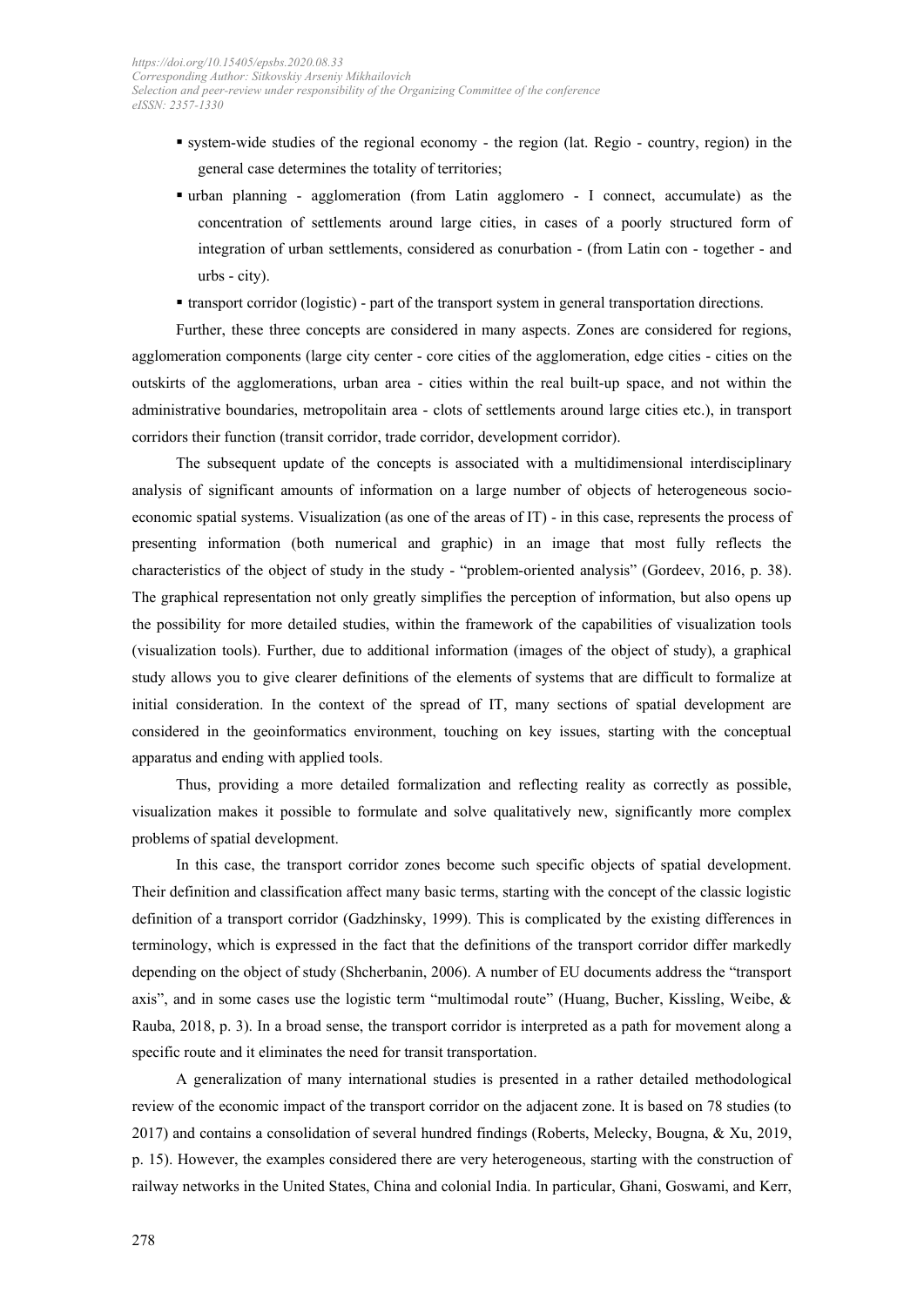(2017) wrote about India, Revoltella, Brutscher, Tsiotras, and Weiss, (2016) wrote about the USA, and Berg, Deichmann, Liu, and Selod (2017) about China.

The term "transport corridor" is also often used in the sciences of the earth and the world, but in completely different meanings. For example, the transport corridor in the Arctic zone is understood as the transport route of the icebreaker fleet, that is, a new route created for the transport of goods and passengers (Skripnuk, Kikkas, Safonova, & Volodarskaya, 2019). Also, the term "the green transport corridor" is used, which means a sustainable transport system including five components: sustainability, stakeholders, industry and entrepreneurship, qualifications and personnel, financial resources and budget (Teslya & Gutman, 2020). Often, studies examine only cross-border transport corridors, losing sight of the possibility of a different interpretation of the term (Fedorenko & Pokrovskaya, 2020). Politicomilitary discourse uses the term "safe transport corridor" or simply "safe-corridor", which means a safe travel route for humanitarian aid and civilians (Kang, Xu, Tao, & Zhongzhen, 2020).

A more interesting example of the modern highly developed zone of the transport corridor is the Las Vegas Strip which connects Las Vegas and Los Angeles (366 km long). Its main center in Las Vegas, approximately 7 km long, is referred to as "linear agglomeration". The rest of the path is referred to as the "linear form of neighborhood retail areas" (Wang, Fan, Zhao, & Myint, 2020, p. 2).

The complex structure of the settlement framework associated with the uneven distribution of the population determines the prerequisites for the heterogeneity of the spatial structure of the zones of the transport corridor (Popov & Puzanov, 2008). In a number of cases, zones of socio-economic influence of various settlements, primarily those associated with agglomeration processes, are superimposed on the traditional linear zone of the transport corridor (Laird & Venables, 2017, p. 2). As a result, a much more complex heterogeneous spatial structure is formed. Inside such a zone (heterogeneous structure), points of additional attraction arise (Barkhatov, Pletnev, & Kapkaev, 2019, p. 68). Here there can be both agglomerations and large cities, as well as smaller settlements.

Thus, the concept of the transport corridor zone receives a different definition. They act as a set of territories of high transport accessibility that have competitive advantages through the use of a transit transport component (trunk) to solve local territorial problems. The term zone of the transport corridor in the general case applies to a heterogeneous set of spatial objects and in each case requires additions. At the same time, the formation of a group of clarifying terms that reflect the diversity of the specific features of spatial objects is determined mainly within the framework of problem-oriented analysis and visualization.

#### **6. Findings**

The considered author's definition of transport corridor zones with their subsequent classification creates the prerequisites for updating the methodological apparatus of the spatial studies under consideration. Further, the use of the advantages of visualization technologies here creates the prerequisites for further research in the framework of problem-oriented zoning. A similar approach to updating the methodological apparatus taking into account the whole variety of objects in an expanded set of concepts and terms has been tested in studies of the development of the heterogeneous macro-regional and transboundary transport corridor Ural - Northern Kazakhstan (Gordeev, 2019).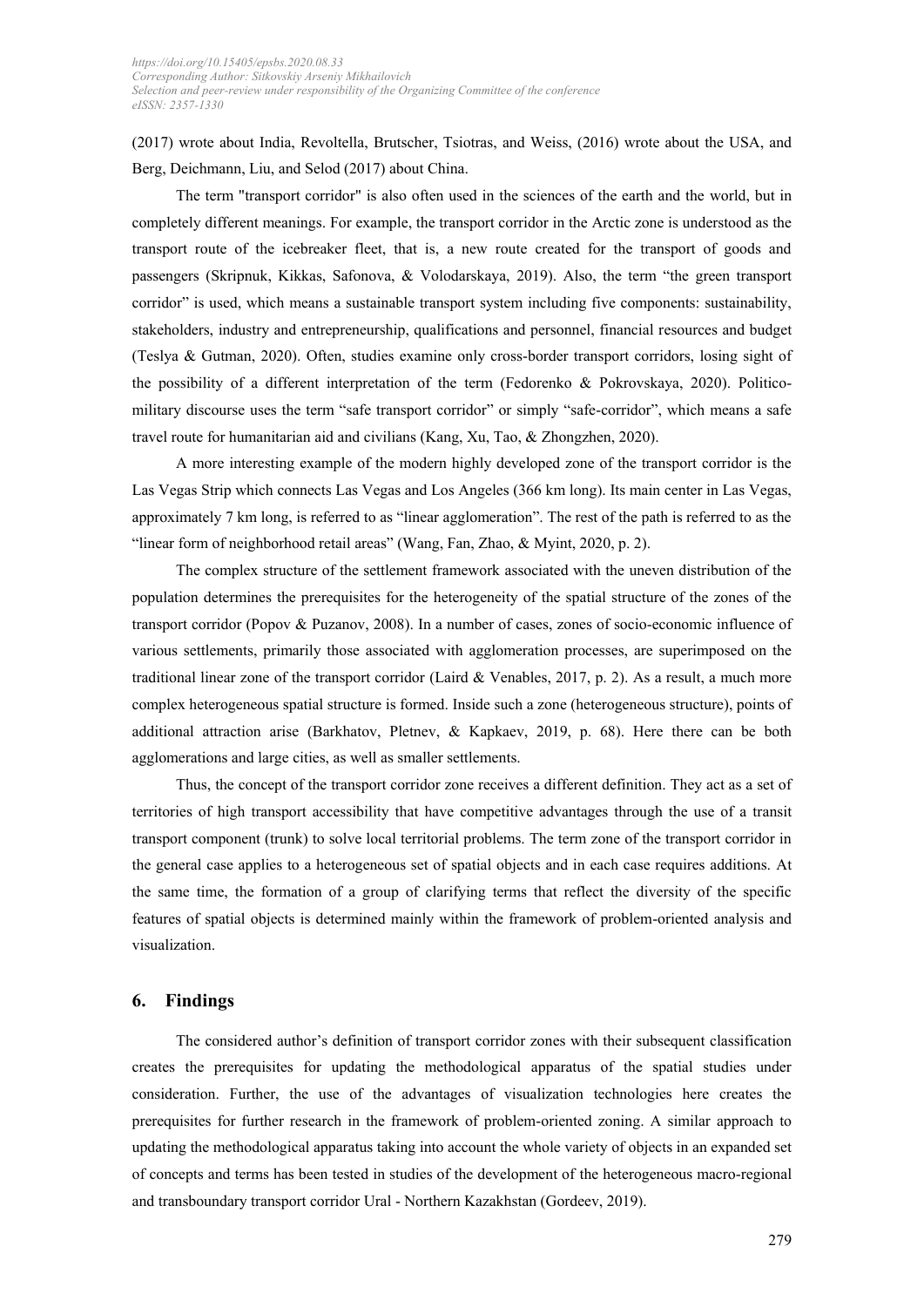The general structure of a specific interregional socio-economic zone - the transport corridor Ural - Northern Kazakhstan, as an example of visualization of the spatial system is shown in Figure. 01. It presents a lot of objects: agglomerations of Yekaterinburg and Chelyabinsk (agglomeration zones are indicated by a dotted line, the size of cities in the diagram is proportional to the population). A specific transboundary zone (marked by a solid line in Figure 01) with the border center of the city of Troitsk and other nearby municipal centers is noted. The location of small centers of social development as potential growth points in the transport corridor zone on the Chelyabinsk - Kostanay section, and the surrounding zones for centers of 15-minute transport accessibility are given.

Only the main objects of the transport corridor zone are considered above. With more detailed visualization, in further studies, the number and variety of objects will be significantly larger, with appropriate reflection in terminology.



Figure 01. The structure of the interregional socio-economic zone of the transport corridor Ural -Northern Kazakhstan, including the agglomeration and agglomeration processes, the transboundary zone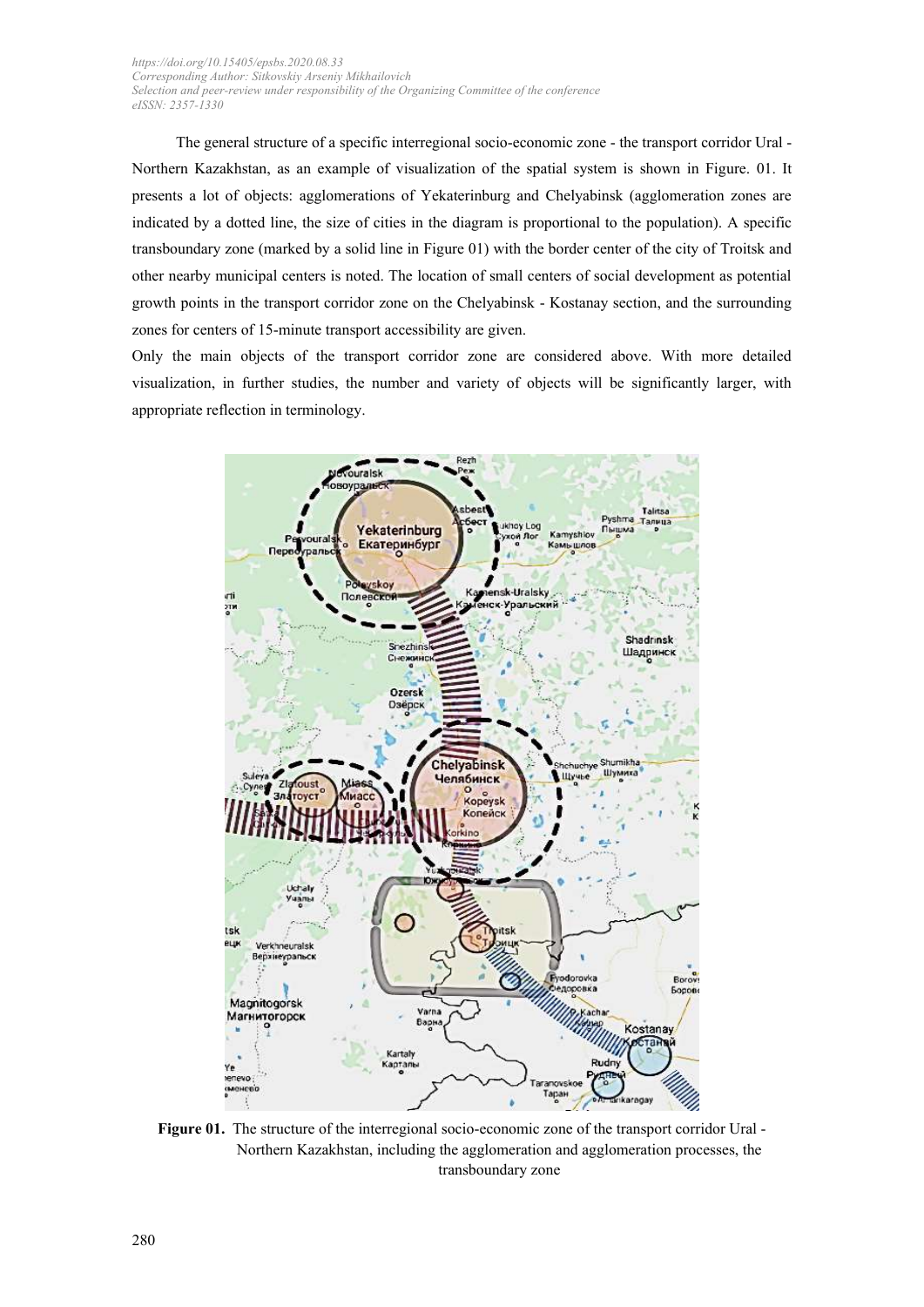## **7. Conclusion**

The considered updating of the fundamentals of the terminology and methodology of spatial development, starting with the definition of concepts and terminology, using the example of studying the zones of the spatial corridor, creates the prerequisites for further more detailed classification and systematization of the factors of territorial development. In this case, the new objects under study are considered as elements of complex socio-economic systems and important drivers of promising development. Further development of such a terminological direction of interdisciplinary research is largely based on the improvement of multidimensional analysis and visualization technologies. The terminology formed at the same time becomes one of the factors in the development of the language of international professional communication.

## **Acknowledgments**

The authors are grateful to the Russian Foundation for Basic Research for the financial support of the given article. Grant RFBR 010-00964 "Modeling and visualization of spatial development scenarios of the transboundary macro-region exemplified by the Urals and Northern Kazakhstan."

#### **References**

- Barkhatov, V. I., Pletnev, D. A., & Kapkaev, Yu. Sh. (2019). The Ural and Volga regions' centers and periphery in the context of "new normality". *Socium i vlast', 5*(79), 65–83. https://doi.org/10.22394/1996-0522-2019-5-65–83
- Berg, C. N., Deichmann, U., Liu, Y., & Selod, H. (2017). Transport Policies and Development. *The Journal of Development Studies*, *53*(4), 465–480.
- Checkland, P. (1990). *Soft systems methodology in action.* John Wileys Sons Inc.
- Fedorenko, R., & Pokrovskaya, O. (2020). East-West Transport Corridor: Issues of Customs and Logistics Infrastructure Development. *Proceedings of the International Session on Factors of Regional Extensive Development (FRED 2019)*, 88–93. https://www.atlantispress.com/article/125931800
- Gadzhinsky, A. M. (1999). *Logistics: Textbook for higher and secondary special educational institutions*. Information and Implementation Center "Marketing".
- Ghani, E., Goswami, G., & Kerr, W. (2017). Highways and Spatial Location within Cities: Evidence from India. *The World Bank Economic Review, 30*(1), 97–108.
- Gordeev, S. S. (2019). Visualization in the system of models of spatial development: the example of the transboundary territory of the Urals and Northern Kazakhstan. *Scientific Yearbook of the Center for Analysis and Forecasting*, *1*(3), 9–29.
- Gordeev, S. S. (2016). Assessment of the sustainability of spatial socio-ecological and economic development in the environment of geoinformatics. *Bulletins of Chelyabinsk State University*, *11*(393), 37–49.
- Huang, H., Bucher, D., Kissling, J., Weibe, L. R., & Rauba, M. (2018). Multimodal Route Planning withPublic Transport and Carpooling. *IEEE transactions on intelligent transportation systems*, 1– 13.
- Kang, Ch., Xu, X., Tao, Zh., & Zhongzhen, Y. (2020). Multiport cooperative location model with a safecorridors setting in West Africa. *International Journal of Logistics Research and Applications*, *4*, 46–52. https://doi.org/10.1080/13675567.2019.1708873
- Kleiner, G. B. (2015a). State region industry enterprise: the framework of systemic stability of the Russian economy. Part 1. *The economy of the region*, *2*, 50–52.